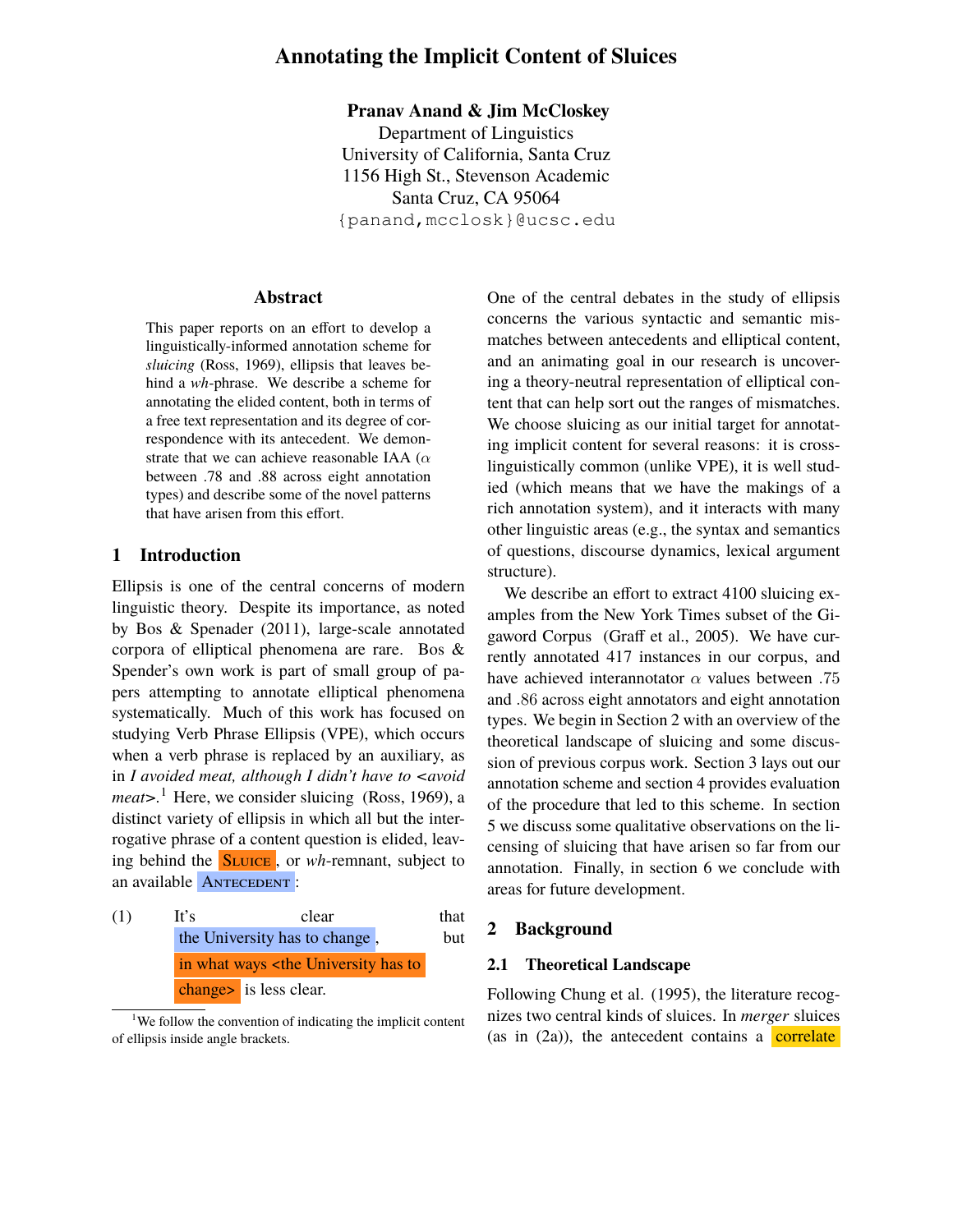phrase which corresponds to the wh-phrase of the sluice. There are also *sprouting* sluices, in which the context contains no correlate, as in (2b).

- (2) a. They've made an offer to one of the candidates, but I'm not sure which one.
	- b. They were firing, but at what was unclear.

Whether or not the distinction between merger cases and sprouting cases is more than terminological has been a major point of contention: Chung et al. (1995) argue that merger sluices (but not sprouting) are not subject to syntactic island restrictions, a claim Merchant (2001) disputes but which Yoshida et al. (2013) provide experimental evidence for.

At a more basic level, though, the central question in research on sluicing is what, if anything, is the content of the ellipsis site. At one pole, anaphoric theories argue that ellipsis sites have no internal structure, and that resolving elliptical content is a species of anaphora resolution (Hardt, 1993; Darymple et al., 1991; Schieber et al., 1999; Ginzburg and Sag, 2000; Culicover and Jackendoff, 2005; Barker, 2013). At the other, parallelism theories assume that there is syntactic content to ellipsis sites that is somehow parallel to (or recycled from) the linguistic structure of the antecedent (Williams, 1977; Fiengo and May, 1994; Chung et al., 1995; Ross, 1969; Merchant, 2001; Craenenbroeck, 2010). While originally it was thought that parallelism should be defined in purely semantic terms, evidence has steadily accumulated that the availability of sluicing is sensitive to the morphosyntactic structure of the antecedent. First, unlike VPE (Kehler, 2002), sluicing does not tolerate voice mismatches (Merchant, 2001; Chung, 2005; Chung et al., 2011; Anderbois, 2010; Chung, 2013; Merchant, 2007):

- (3) a. The candidate was abducted but we don't know who by/by who.
	- b. Somebody abducted the candidate, but we don't know by who \*(he was abducted).

Similarly, bare nominal *wh*-phrases cannot be sluiced in certain cases in which the antecedent clause lacks a crucial preposition (Chung, 2005):

(4) a. They're jealous but it's unclear who  $*(of)$ .

b. Last night he was very afraid, but he couldn't tell us what \*(of).

Nevertheless, the morphosyntactic requirements for parallelism are not absolute, allowing at least for mismatches in finiteness or syntactic category like those below (Merchant, 2001):

(5) a. I can't play quarterback; I don't know how. b. I remember meeting him but I don't remember when.

This conundrum — the simultaneous sensitivity of parallelism to fine-grained lexical and syntactic structure, alongside its blindness to finiteness or lexical category — highlights how little we still know about the range of potential mismatches. In our research, we aimed to create an annotation scheme that would allow us to bring to light the full variation permitted.

### **2.2 Related Work**

As far as we know, there are precisely seven systematic corpus annotations of ellipsis, four focusing on verb phrase ellipsis (essentially, VPE and a handful of similar verbal processes, like pseudogapping and comparative deletion) (Hardt, 1997; Nielsen, 2005; Bos and Spenader, 2011; Shahabi and Baptista, 2012) and three on sluicing (Fernández et al., 2005; Beecher, 2008; Nykiel, 2010).

The first large-scale study of verbal ellipsis is due to Hardt (1997). 644 cases of VPE were extracted from the Penn Treebank, whose antecedents were then annotated by two coders. Hardt estimates that the tree patterns he looks for have a recall of less than 50%. As a result, two subsequent corpus-driven efforts have involved significant manual examination. Nielsen (2005) read through one million words across two corpora (444K words from the BNC, 680K words from the Penn Treebank), and uncovered 1510 instances of VPE. In addition to coding VPE antecedents, he provides text corresponding to an intuitive paraphrase of the ellipsis site and classifies the kind of mismatch between the antecedent and paraphrase according to thirteen criteria (e.g., tense mismatch, comparatives, inversion, split antecedents, inferred antecedent). In a similar effort, Bos & Spenader (2011) examined the entire WSJ portion of the Penn Treebank, focusing on modals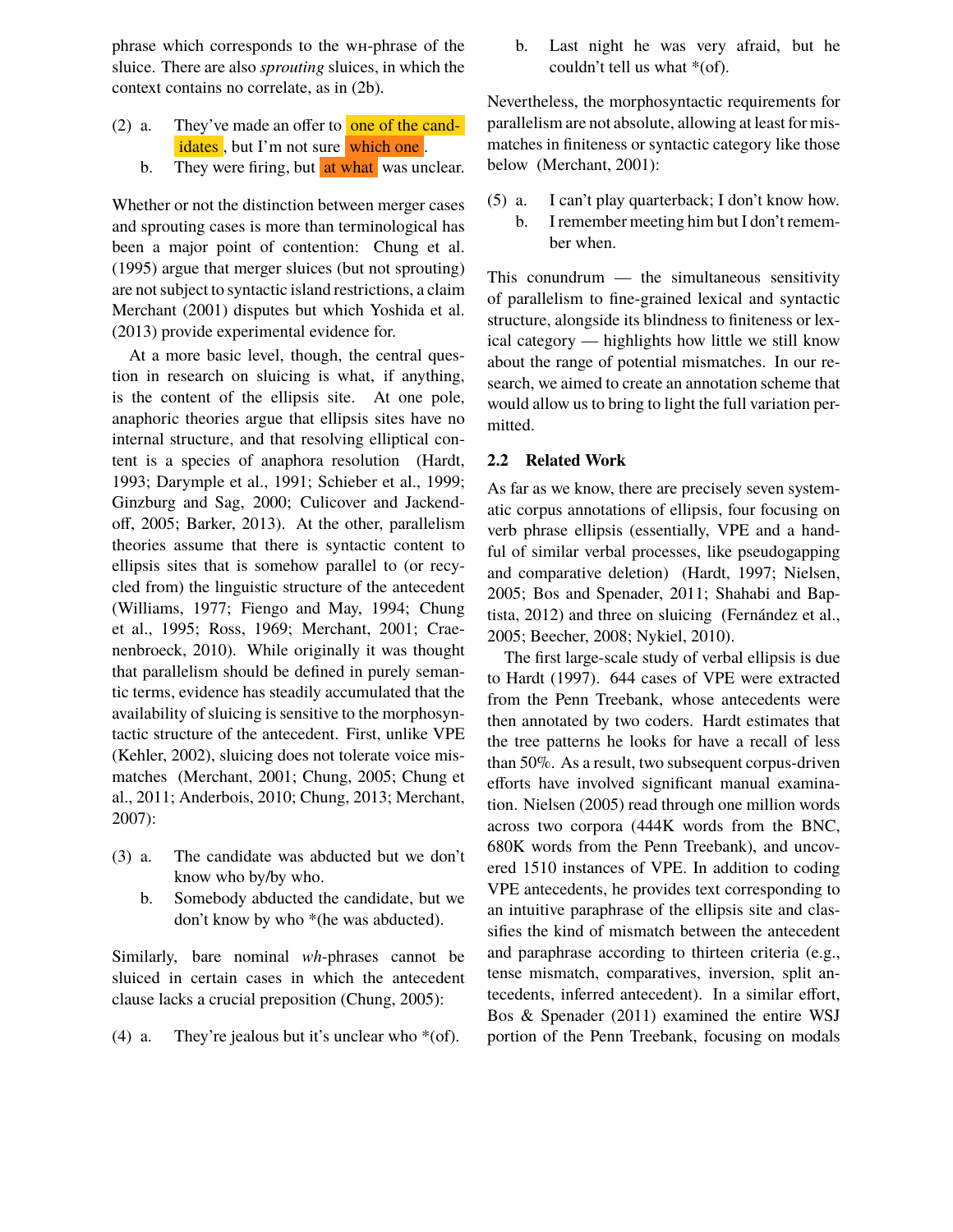and auxiliaries that "trigger" VPE. They find 580 instances of VPE and related phenomena, which they code for antecedent as well as: the morphosyntactic category of the antecedent, the trigger, and 34 strings connecting the antecedent and elision site. The bilingual VPE corpus of Shahabi & Baptista (2012) is markedly different from the three efforts already mentioned. They examine the Tehran English Persian Parallel Corpus (Pilevar-Taher et al., 2011), an automatically aligned English-to-Persian parallel corpus drawn from Open-subtitles that comprises 3.7 million words in each language. Using a trigger-based search like Bos & Spenader, they find 10,515 instances of VPE in English; they then show that one can straightforwardly quantify the relative poverty of verbal elliptical processes in Persian by determining how many VPE cases are resolved in Persian.

In the case of sluicing, there are three principal efforts, all with very particular and divergent aims. Nykiel (2010), for example, is interested in tracing the relative rates of sprouting and merger in 1689 sluices across five eras of English, from Old English to Present Day English. Beecher (2008) focuses on the particular question of which prepositions support swiping (sluicing in which the whexpression and a preposition undergo inversion, e.g., *by who*). Using a list of ten question embedding predicates and 38 prepositions from the OED, he uses the Google Search API to extract expressions of the form "predicate who/what P", which he then culls to 3000 sluices. Finally, Fernandez et al. (2005) focuses on 'root' sluices that are isolated sentences (e.g, *Who? Why?*). Using regular expressions, they extract 5343 root sluices from the BNC, which the authors then annotate for antecedent and sluice type, inspired by Ginzburg and Sag (2000): those asking about an indefinite correlate, those requesting clarification on a presupposition, and statements of general confusion.

What should emerge from this overview is that while there is clearly important antecedent work in this area, the kind of systematic, exhaustive corpus we intend here is novel. Consider the issue of representation. All of the corpora above mark the antecedent and ellipsis site, but the ways they relate the two, if at all, are idiosyncratic. Both Nykiel and Fernandez et al. classify how the sluice whexpression integrates with the antecedent, but neither of them provides a way of locating other potential (mis)matches. Nielsen additionally provides a text-based resolution and a category for the kind of mismatch, but the categories are quite broad and designed to be mutually exclusive. In addition, as Nielsen alone annotated these sluices, it is unclear whether resolving ellipsis sites in plain text can be done reliably across several annotators. Our goal, in some sense, is to unify all of these efforts.

# **3 Annotation Scheme Development**

### **3.1 Introduction**

The central research questions of this project are the representation schema we will use for resolving sluices and how we will notate mismatch. The representation schema is a tricky eye to thread. On the one hand, as we have seen, the range of representation assumptions is fairly broad. Bos & Spenader notably refrain from following Nielsen in resolving the ellipsis site, precisely because of the theoretical commitments that any choice brings. However, choosing not to resolve in turn means that one cannot catalog mismatches. Instead, our aim is to adopt the minimal representational commitments we must in order to document mismatches.

# **3.2 Data Selection**

Our data comes from the New York Times subset of the English Gigaword Second Edition corpus (Graff et al., 2005). We first parsed the subset with the Stanford parser and then extracted all verb phrases whose final child was a wh-phrase. This yielded 5100 verb phrases. One author manually culled this to 4100 sluices (eliminated expressions were 40% idioms, 40% parsing errors, 15% repetitions we could not remove automatically, and 5% sluicing-like constructions we put aside for the moment). As a final quality check, the other author manually examined all 52,000 wh-phrases in a random 80th of the NYT subcorpus and discovered only one additional sluice.

Table 1 shows the distribution of the extracted sluices by embedding predicate and *wh*-remnant; for clarity, we only break out the top 7 remnants (95% of data) and top 8 predicates (80% of data). While *why* sluices are 44% of the data, somewhat surprisingly, 20% of the data came from degree sluices (*I know*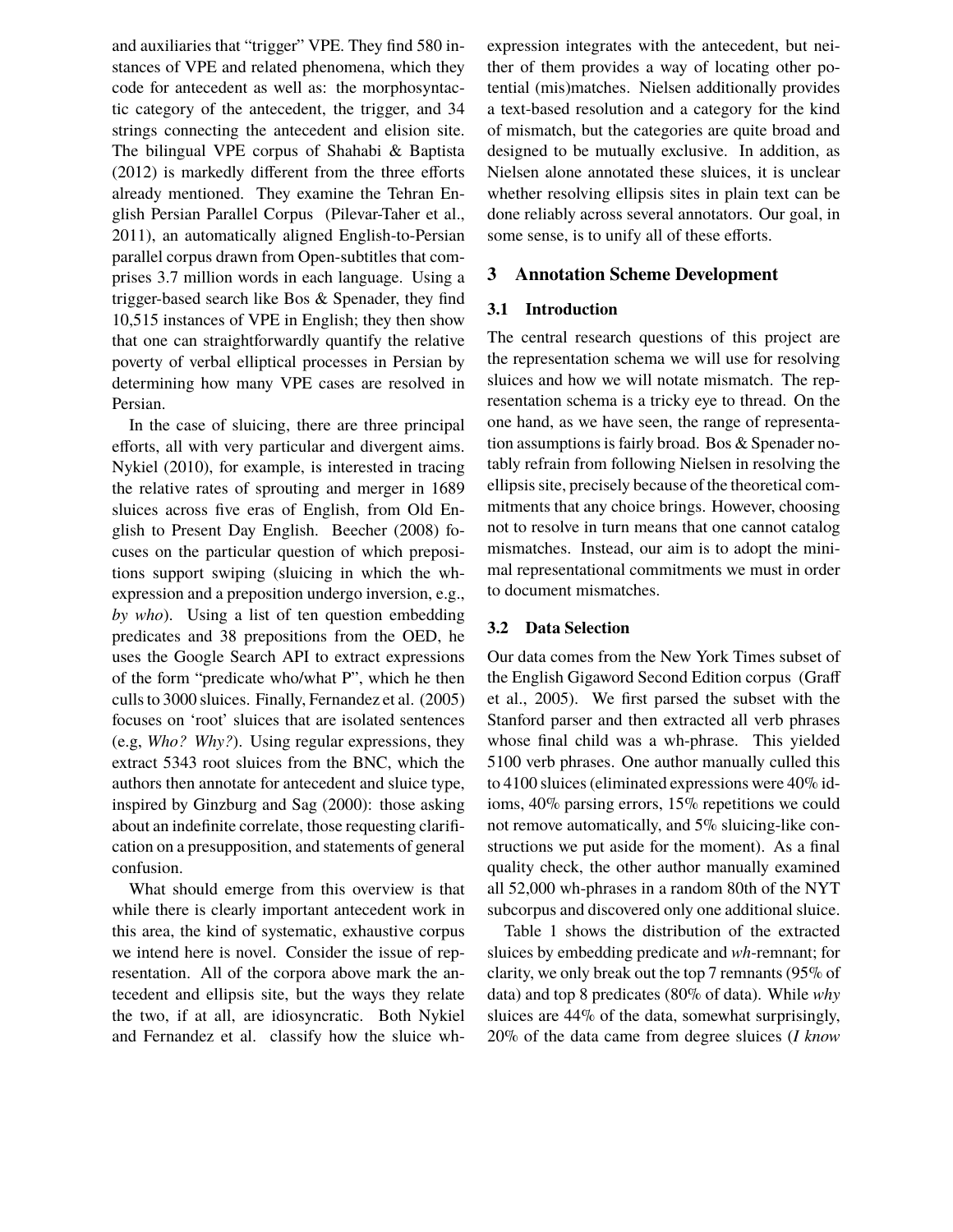|            | oth. | which | where                       | what           | when | how | how much | why  |      |
|------------|------|-------|-----------------------------|----------------|------|-----|----------|------|------|
| oth.       | 58   | 40    | 50                          | 67             | 70   | 75  | 132      | 250  | 742  |
| figure     |      |       |                             |                |      | 14  |          | 73   | 90   |
| ask        | 4    |       | 3                           |                |      | 6   | 9        | 79   | 103  |
| specify    |      | 21    |                             |                | 13   | 16  | 54       | 5    | 118  |
| explain    |      |       |                             |                |      | 10  |          | 189  | 206  |
| understand | 4    |       |                             |                |      | 5   | 2        | 211  | 222  |
| see        | 18   |       | $\mathcal{D}_{\mathcal{L}}$ | $\mathfrak{D}$ |      | 37  | 3        | 181  | 243  |
| say        | 84   | 44    | 49                          | 15             | 123  | 47  | 387      | 116  | 865  |
| know       | 102  | 33    | 45                          | 115            | 146  | 161 | 218      | 728  | 1548 |
|            | 283  | 138   | 151                         | 202            | 353  | 371 | 807      | 1832 | 4137 |

Table 1: Distribution of Sluices by Embedding Predicate and *wh*-remnant. *Oth.* designates all predicate or remnant types not listed.

*he's hurt, but I don't know how bad.*). As we discuss in section 5.3, these proved particularly challenging to annotate.

### **3.3 Scheme Development Procedure**

Our annotation scheme was developed on 417 sluice instances over seven rounds of annotation and discussion. Sampling was biased to encourage diversity in *wh*-remnant type: we chose 50 examples randomly from each of the top seven remnant categories (*why*, *how much*, *how*, *when*, *what*, *where*, and *which*; see Table 1 for frequency breakdowns) and 67 randomly from the remaining data. In the first round, the authors first collaboratively annotated 4 sluices chosen for diversity of *wh*-remnant (*why*, *what kind*, *how much*, *what color*) and constructed an initial scheme. In addition to identifying the antecedent, like Nielsen, we resolved the ellipsis site with plain text. We also constructed taxonomies for the types of mismatch, the kind of implicit argument in cases of sprouting, and, in the case of merger, the varieties of correlates. We found that a context window radius of five sentences was sufficient to perform these tasks; crucially, even when the antecedent was nearby, determining the proper antecedent scope and ellipsis resolution often involved understanding the larger questions under discussion in the text. We then each annotated 33 sluices, and adjusted the taxonomies. For the remaining rounds, we recruited six annotators: five advanced undergraduate linguistics students (all with at least two courses in syntax and semantics) and one graduate linguistics student. All eight of us then annotated, in sequence, 40 sluices, followed by two additional rounds of 100 sluices, and one round of 140 sluices. We met weekly to compare and discuss problematic cases, revising the annotation scheme and reannotating all previous material. By round 5, annotators reported being able to annotate 15-20 annotations per hour. Although we considered using the automatic parses in annotation, we found the parsetrees too error-prone to adequately help with the fine-grained constituency analysis we required and elected to use text spans alone.

Annotation was conducted on a modified version of the brat web-based annotation tool (Stenetorp et al., 2012). Existing tools render the annotation of elided content difficult, since those that allow insertion of new markables (e.g., MMAX2 (Mueller and Strube, 2006)) completely alter the document, making inter-annotator comparison difficult. We have minimally modified brat to accept and display a free text paraphrase, but we aim in subsequent versions of this project to allow it to accept new content that can be further annotated as well (i.e, for mismatches with the antecedent).

### **3.4 Final Annotation Scheme**

Our current annotation scheme codebook and a sample of our gold standard annotations in stand-off annotation format are available at http://ohlone.ucsc.edu/SCEC for browsing. Each sluice example is annotated with four obligatory tags: the antecedent , the sluiced expression – including a plain-text paraphrase of the elided content – the  $\frac{1}{\text{main predicate}}$  of the antecedent clause, and the  $\overline{\text{correlate}}$ , if there is one. The correlate and sluice are also tagged with the taxonomic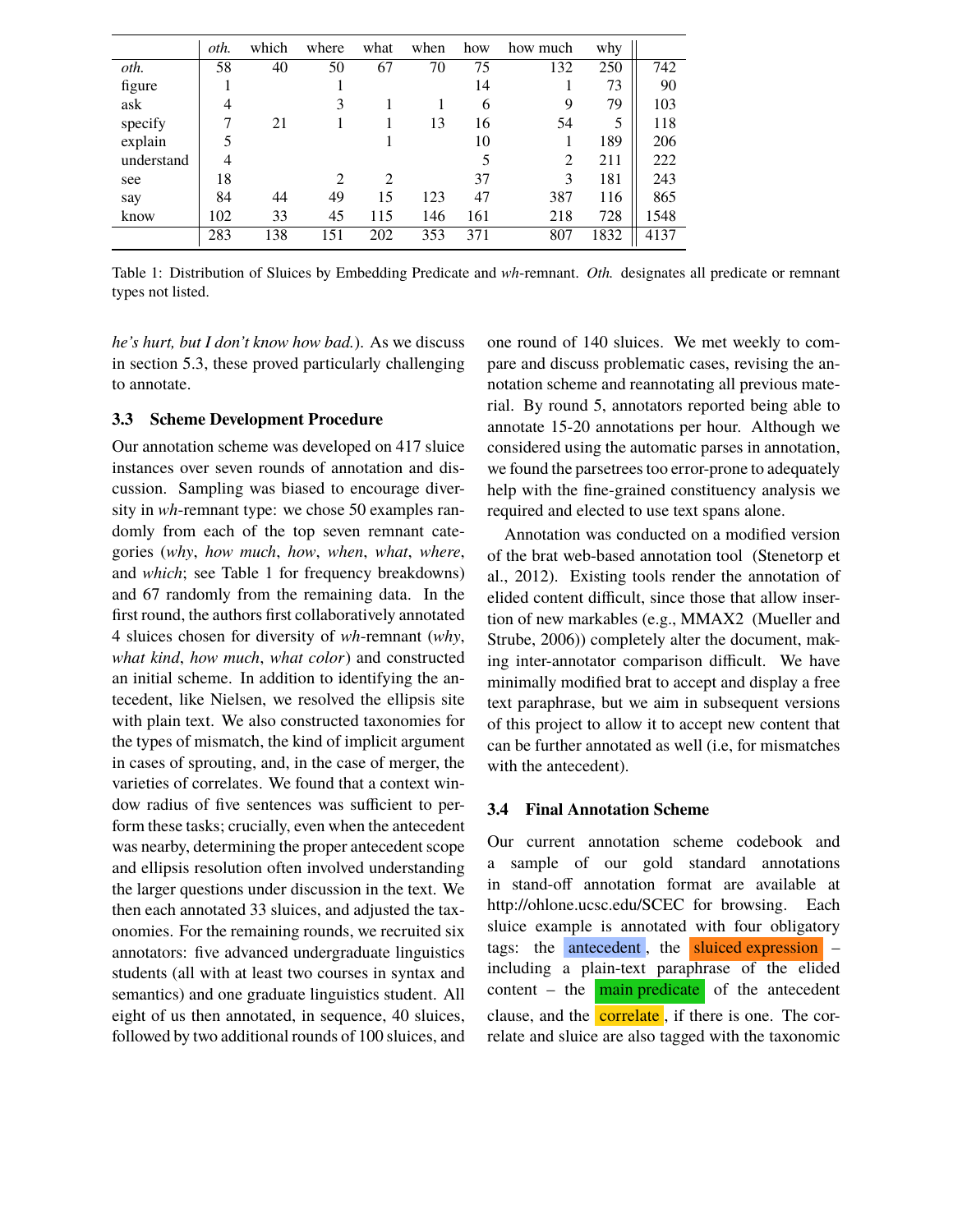

Figure 1: Abridged Sluicing 1.5 Tagset

features mentioned above (type of sluice, type of correlate, and morphosyntactic mismatches). Figure 1 summarizes these features.

In addition, each sluice example may additionally bear six optional tags. Two correspond to cases where there are several possible antecedents. In the case of Alternative Antecedent we observed several cases of antecedent "sandwiching", in which the sluice is buttressed by roughly synonymous potential antecedents, as in (6). Ellipsis Antecedent is used in cases where the antecedent for a sluice is itself elliptical (in all cases we have encountered, VPE).

(6) We lost our focus a little bit somewhere. I don't know where. But we lost it . [27861]

Two additional tags deal with interpretive differences between Antecedent and elided content. marks indefinite material in the Antecedent that is interpreted anaphorically in the ellipsis site, as in (7). Ignore marks material that is semantically active in the Antecedent but does not seem to be carried over to the elided content at all, such as parenthetical material (8a) or additive particles (8b).

(7) She said that she would issue a written ruling as soon as possible, but did not say when. [35291]

- (8) a. First, though, they must teach. And, before that, figure out how. [36311]
	- b. He said McDonald also owed federal taxes, but he would not say how much. [5912]

# **4 Analysis of Annotation Scheme Development**

Table 2 provides a condensed measure of interannotator agreement over the tags across the rounds.<sup>2</sup> Because all of the tags are text spans, we use Krippendorff's continuum metric (Krippendorff, 1995) (a special case of Krippendorff's  $\alpha$  (Krippendorff, 2014) for spans). In general, IAA rates drop in Round 3, as the additional annotators were introduced, and then rises.

Most of the agreement gains come from conventions about boundaries (e.g., when ignored material at clause-edge should be marked Ignore vs. excluded from the Antecedent, what the predicates of copula and existential sentences are). In addition, the gains for Antecedent in Round 5 are largely due to the introduction of the Elided and Alternative Antecedent tags, which served to resolve a disagreement about what 'the' antecedent was in such unclear

<sup>&</sup>lt;sup>2</sup>Note that the IAA rates have been computed for the novel instances in each round.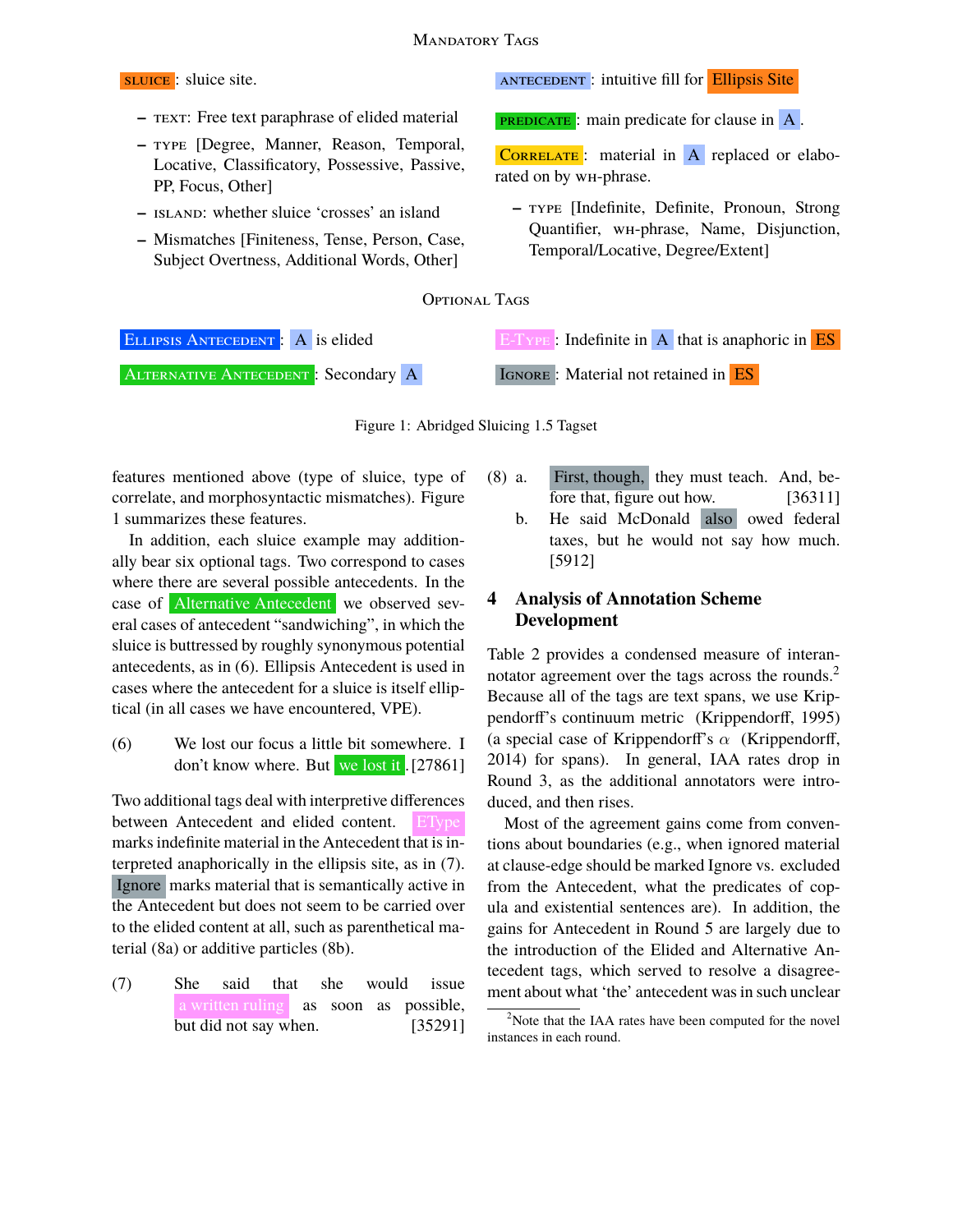cases. EType's rise involved actual instruction of the annotators about the pragmatics of EType interpretations. Finally, Correlate increases are due both to implicit learning (e.g., what counted as the "real" correlate in an expression), but also due to a growing insight on our part about the complexity of degree sluices (see section 5.3). Agreement on the taxonomic features on Sluice and Correlate, not shown here for reasons of space, were consistently above 95% accuracy.

|           | Round |      |      |      |      |  |  |  |  |
|-----------|-------|------|------|------|------|--|--|--|--|
| Tag       | 2     | 3    | 4    | 5    | 6    |  |  |  |  |
| Sluice    | .83   | .75  | .78  | .88  | .86  |  |  |  |  |
| Ante      | .83   | .67  | .73  | .78  | .88  |  |  |  |  |
| Pred      | .92   | .56  | .85  | .85  | .85  |  |  |  |  |
| Corr      | .72   | .58  | .60  | .74  | .78  |  |  |  |  |
| Elided    |       |      |      | .94  | .94  |  |  |  |  |
| AltAnte   |       |      |      | .66  | .78  |  |  |  |  |
| EType     | .21   | .32  | .67  | .80  | .87  |  |  |  |  |
| Ignore    |       |      | .43  | .74  | .78  |  |  |  |  |
| Text      | 62.4  | 48.2 | 50.4 | 84.2 | 84.2 |  |  |  |  |
| Instances | 33    | 40   | 100  | 100  | 140  |  |  |  |  |

Table 2: Inter-Annotator Agreement by Annotation Round. IAA for the first 8 span categories is calculated in Krippendorff's continuum metric and IAA for the free text paraphrases is in BLEU:3. Numbers are computed for new instances annotated in each round, which is provided at the bottom of the table.

# **4.1 Minimal Tampering and Maximal Omission**

A significant portion of our discussions focused on the procedure for resolving the elided content. We found that many of the mismatch types were only clearly apparent on comparison of the free text paraphrase with the antecedent. However, the fact that paraphrases were free text gave annotators a great deal of latitude to modify the form of the antecedent – e.g., introducing an embedding predicate to preserve finiteness or paraphrasing away material to circumvent an island violating structure.

Two best practices arose during the process that increased consistency. First, we adopted a principle of "Minimal Tampering", where annotators were asked to modify the Antecedent text minimally; this was most successful after Round 3, where annotators were given the ability to alter a copy of the Antecedent (as opposed to constructing a paraphrase *de novo*). However, these paraphrases were often unnatural and prolix, because letter of the law Minimal Tampering required an annotator to overtly express material that is more naturally dropped in a typical conversational setting. For example, consider the temporal adjunct *Thursday* in (9a) and the locative adjunct *in the region* in (9b). Should these be explicitly mentioned, and if so, how should the paraphrase be structured (e.g., where should *in the region* go? with the *wh*-remnant or in its original location in the Antecedent?). Similarly, in (9c), the DP *thousands upon thousands of people* is an EType expression. Should that be expressed in the free-text paraphrase as *them*, *those people*, *those thousands upon thousands of people*?

- (9) a. But Thursday the market for other California municipal bonds recovered a bit. "It's difficult to say how much, because liquidity is relatively low and trading is sporadic," said Ian MacKinnon , senior vice president of fixed-income for the Vanguard Group of mutual funds . [35463]
	- b. Among the proposals are new power plants in the region, although the report does not specify where. [143606]
	- c. There was always something new improved equipment, innovative means of transmission, original shows coming down the network line from New York and Chicago and above all, the knowledge that thousands upon thousands of people clustered around a box that sat like a shrine in their living rooms, listening. It didn't really matter to what. [36225]

We adopted Minimal Tampering in part to make links between the Antecedent and ellipsis more automatically recoverable, but after several rounds of unsuccessful additional conventions, we realized by round 5 that a more anaphorically reasonable approach was easier for annotators to reliably implement. We thus introduced a principle of 'Maximal Correlate Omission', which instructed annotators to preserve as little of the Correlate as they could. In the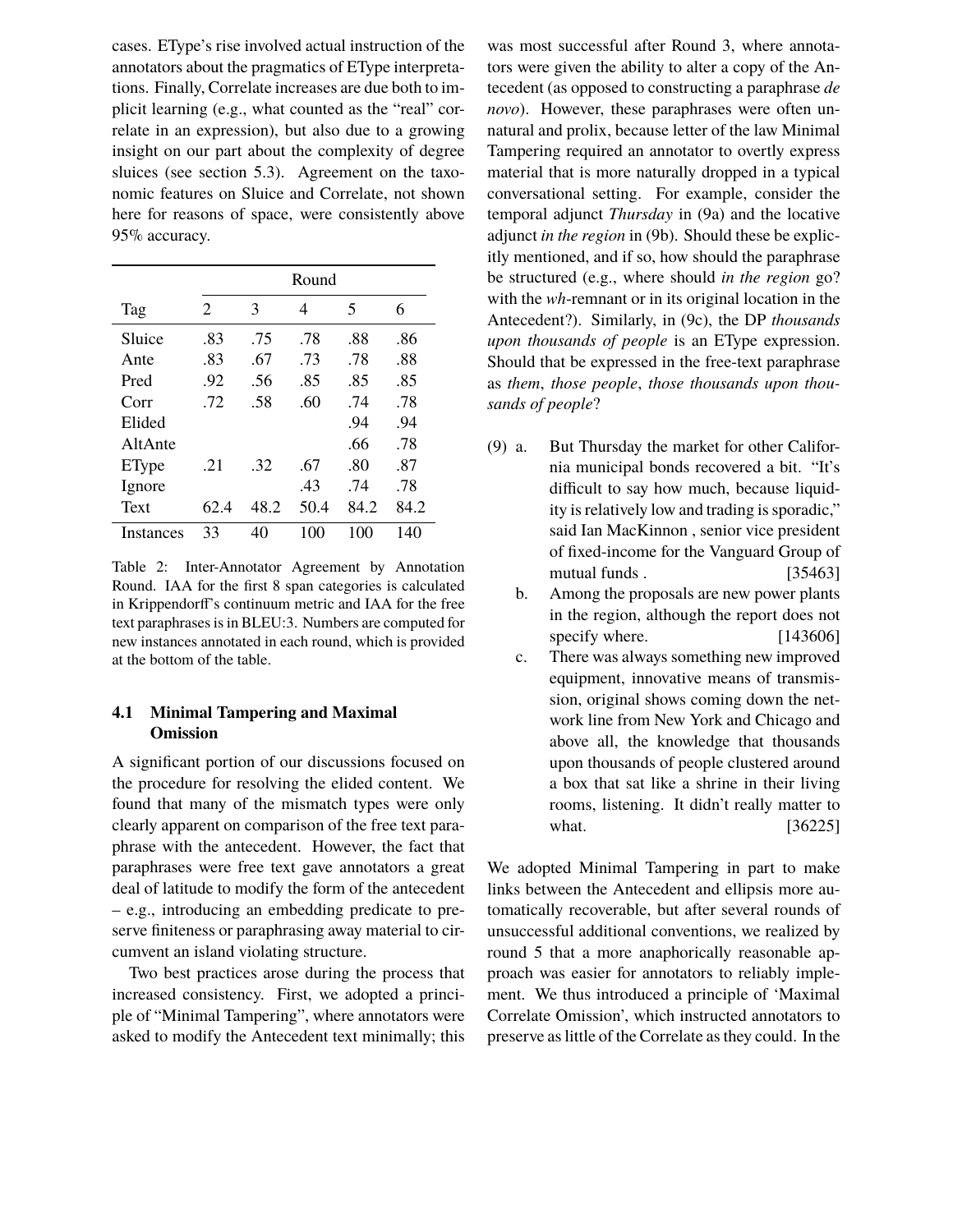end, this meant that many of the stylistic differences in this kind of redundant content were removed. Correspondingly, there is a spike in agreement rates for Text in Table 2 after round 5 (IAA for paraphrases is provided in BLEU:3 score (Papineni et al., 2002)).

### **4.2 Unresolved issues**

Two issues proved too difficult to annotate reliably. First, because there is controversy in the literature about whether sprouting occurs with 'core' arguments or only adjuncts, we attempted in Round 3 to mark cases of sprouting with their FrameNet roles. However, this task proved too costly for the annotators; fully 30% of the predicates we considered lacked a clear FrameNet entry, and for the remainder, it was often unclear which frame was best suited to the data.<sup>3</sup> This led us to adopt the streamlined sluice type shown in Table 1. In addition, *wh*-remnants that coordinated phrases with distinct types and/or grammatical functions proved too challenging for us to annotate with current tools, since they interacted with the Antecedent in different ways. For example, in (10), the phrases link to different Correlates: *how many* picks up on the amount introduced by the vague partitive *a bunch* and *whom* targets the quantificational DP itself.

(10) To those who have faulted him for not lobbying aggressively for permanent trade relations for China , he said he had called "a bunch" of members of Congress , but would not say how many or whom . [89868]

# **5 Qualitative Results**

Even though our current set of annotated examples is 10% of our extracted data, we are encouraged by the fact we have already encountered phenomena of real theoretical interest, but which one might have feared would be relatively rare – amnestied islandviolations, for instance, as in (11) (note that the elided content is ungrammatical, as expected if this is an island amelioration):

(11) The handover took place at a British embassy in one of the newly independent Baltic states. Which one <the handover took place at a British embassy in> has never been confirmed.

In particular, several kinds of mismatch between antecedent and ellipsis site have turned up which have gone undiscussed or underdiscussed in previous work. Here we offer some examples, as an illustration of the potential for discovery that we think our resource holds out.

### **5.1 Modal mismatches**

Since Merchant (2001), it has been known that a finite clause can antecede a nonfinite sluice, triggering attendant realis differences, as in (5a) above. But we have also found many (40) examples of the reverse pattern, where a non-finite (or modal) antecedes a sluice. In 30 of these cases, the precise modality intended inside the sluice is difficult to pin down. In (12), for example, is the intended modal here a simple future, or a future-oriented modal (if so, of what flavor?)? For the moment, we are simply annotating these cases with the expression modal, but our eventual goal is to understand why this previously unnoticed kind of vagueness is tolerated in sluicing.

- (12) "I want to return (to Peru) some day , but I don't know when < I modal return to Peru> ... " [117524]
- (13) Texas A&M coach Tony Barone unabashedly predicted that ... the Aggies could be better than a year ago. He just forgot to say when <the Aggies MODAL be better than a year ago>. [88489]

# **5.2 Compound Correlates**

Several of our novel phenomena emerged originally as cases of annotator confusion, including the following:

(14) Despite my inclination toward procrastination, I am determined to send holiday cards this year. It doesn't much matter which holiday. [106579]

<sup>&</sup>lt;sup>3</sup>An anonymous reviewer asks why we chose FrameNet over Propbank, which is considerably less articulated. As our initial intent was to characterize precisely what the role was, not simply whether it was core, we believed that FrameNet's specificity would be a benefit. The reviewer is right that Propbank may be good enough for the core-distinction, and we plan on following up on this idea.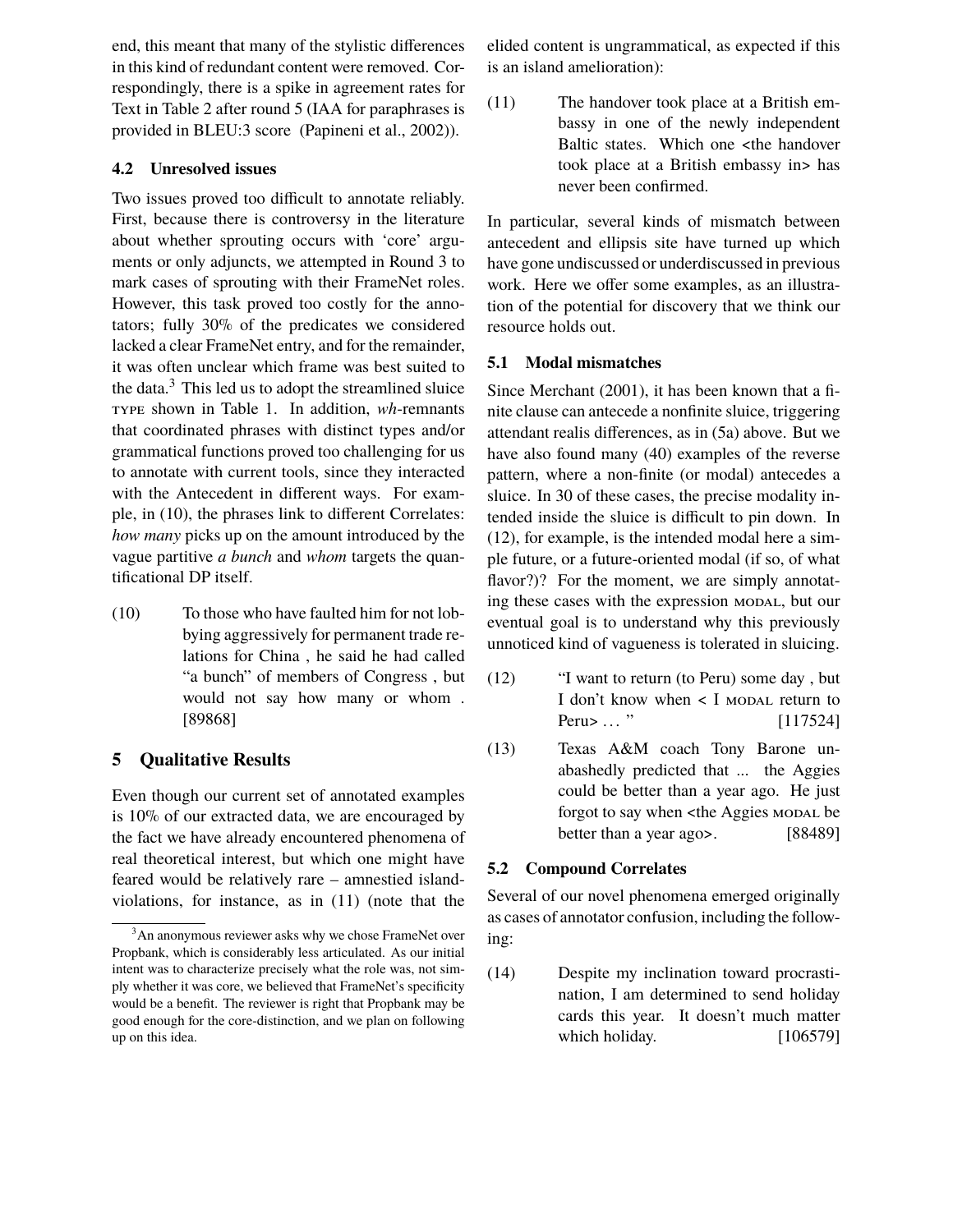This example emerged as a problem during annotation precisely because it is unclear what the shape of the analysis is—what the elided content is, what the Antecedent is, how they correspond—and yet all annotators agreed it is grammatical. Three analyses of the elided content are possible: that the *wh*remnant is sprouted off *holiday cards*; that it is extracted from the compound nominal *holiday cards*, violating numerous constraints on extraction; or that it is extracted from an elided cleft 'pseudo-sluice' (as in (15c)).

- (15) a. It doesn't much matter which holiday <I send holiday cards for>
	- b. It doesn't much matter which holiday <I send [ cards]>
	- c. It doesn't much matter which holiday <it is that I send holiday cards for>

Of these options, both the sprouting and compound nominal cases are empirically novel. If sprouting, it should be as ill-formed as *\*They're jealous but it's unclear who.* If the compound analysis is correct, there are issues for the analysis both of compounds and of correlates.

# **5.3 Degree Expressions**

Among our most vexing (and interesting) cases for annotation were degree sluices, underdiscussed in the theoretical literature, but very common in our data. A degree *wh*-remnant (like *how much*) may have no overt Correlate, as in (16), or may have as correlate a vague indefinite extent, as in (17).

- (16) a. They said this would save the government money, though they could not yet say how much <this would save the government money>. [2753]
	- b. The review, Gilligan acknowledged, delayed the issuance of the notice about Strandflex, but she said she could not estimate by how much <the review delayed the issuance of the notice about Strandflex>.  $[60122]$
- (17) a. The Atlanta-based company said Thursday that operating profit would be "substantially below" analysts' estimates but didn't specify how much <operating profit

would be below analysts' estimates>. [104088]

b. But Thursday the market for other California municipal bonds recovered a bit. "It's difficult to say how much <the market for other California municipal bonds recovered>, because ... " [35463]

For our annotators, the question was: what is the correlate in cases like (17)? The apparent answer is that the correlates are the vague indefinite extent expressions *substantially* and *a bit*. But these elements are optional and in their absence sluicing with *how much* remains possible, much as in (16b). But that in turn suggests that the 'real' correlates for such cases are not *substantially* or *a bit*, but rather implicit degree expressions which are further restricted by *substantially* or *a bit*. However, if all of that is reasonable, it suggests an account for cases like (16) in which there are also implicit degree correlates—over extents saved, or delayed by.

There is a practical question of annotation here. But as is often the case, annotation dilemmas highlight theoretical puzzles. Cases like those in (16) would naturally be taken to be sprouting cases, while those in (17), because there is an overt indefinite, would naturally be taken to be cases of merger. But that bifurcation obscures important (semantic) commonalities between the two kinds of cases, and suggests once more how useful sluicing can be as a probe for implicit content. And since such cases suggest that at least some apparent cases of sprouting need to be analyzed in terms of implicit correlates, they force the question again of whether or not such interpretations are generally correct—a position which would in turn have important ramifications for theories of implicit content more generally. Vexation for annotators often signals phenomena of particular theoretical interest.

# **6 Conclusion**

In this paper, we have presented a novel, linguistically-informed annotation scheme for tackling the elided content of sluices and have shown that the system can produce annotations with a high degree of reliability. We have also demonstrated that even in the small amount of data we have examined, patterns outside those traditionally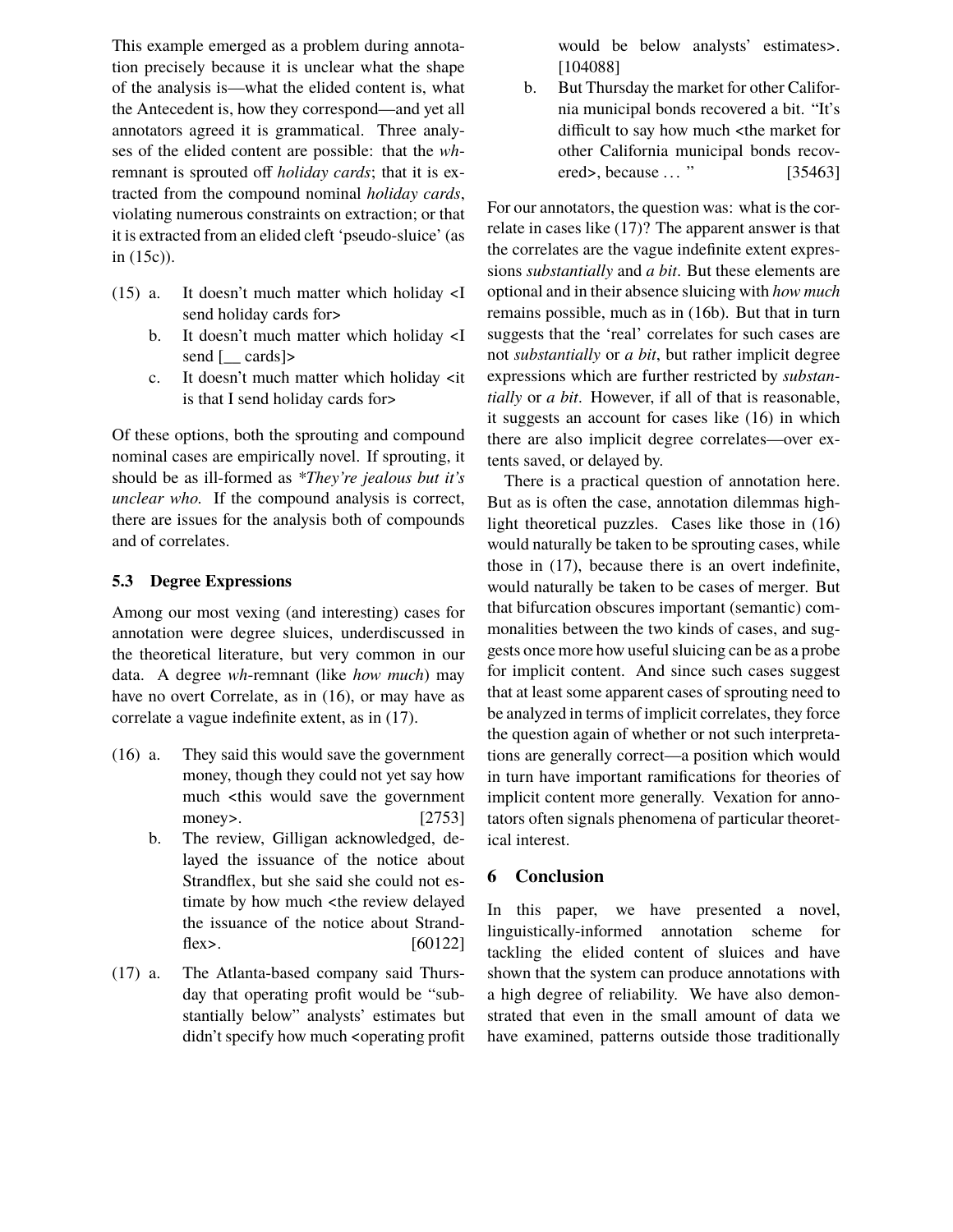talked about are already cropping up. Looking ahead, one crucial question we are still considering is the representational schema for elided content. One key limitation of our present toolkit is the inability to mark correspondences between parts of the overt text and parts of the (annotator-generated) elided content. This has made the annotation of, for example, coordinated sluices, impossible and many other tasks cumbersome. In the future, we plan on adapting brat to allow us to relate parts of the Antecedent and elided content directly, building something akin to a word alignment corpus for ellipsis. Such a method could prove both powerful and reasonably theory-neutral across a range of elliptical constructions. We also are considering incorporating further syntactic and semantic annotation (e.g, lightweight syntactic or semantic dependencies) as an additional layer of representation that can be marshaled to (in)validate various theories of sluicing and ellipsis more generally.

### **Acknowledgments**

We would like to first thank our three anonymous reviewers for helpful comments. We have benefited from conversations with: Sandy Chung, Amy Rose Deal, Dan Hardt, Bill Ladusaw, Jason Merchant, Craige Roberts, Bern Samko, and Matt Wagers. This work has been funded by a UCSC Institute for Humanities Research Grant to the Santa Cruz Ellipsis Consortium and a UCSC Committee on Research grant to Jim McCloskey. Finally, this work would not have been possible without the diligent, incisive labor of annotation-wrangler Bern Samko and our undergraduate annotators at various stages of this project: Philip King, Chelsea Miller, Emma Peoples, Nick Primrose, Michael Titone, Danny de la Vega, Tony Zavala, Jasmine Embry, Jack Haskins, Lily Ng and Rachelle Boyson.

### **References**

- Scott Anderbois. 2010. Sluicing as anaphora to issues. Presented at SALT 20, University of British Columbia and Simon Fraser University, April 29–May 1, 2010.
- Chris Barker. 2013. Scopability and sluicing. *Linguistics and Philosophy*, 36:187–223.
- Henry Beecher. 2008. Pramatic inference in the interpretation of sluiced Prepositional Phrases. In *San Diego Linguistic Papers*, volume 3, pages 2–10. Department of Linguistics, UCSD, La Jolla, California.
- Johan Bos and Jennifer Spenader. 2011. An annotated corpus for the analysis of vp ellipsis. *Language Resources and Evaluation*, 45(4):463–494.
- Sandra Chung, William Ladusaw, and James McCloskey. 1995. Sluicing and logical form. *Natural Language Semantics*, 3:239–282.
- Sandra Chung, William Ladusaw, and James McCloskey. 2011. Sluicing(:) between structure and inference. In Rodrigo Gutiérrez-Bravo, Line Mikkelsen, and Eric Potsdam, editors, *Representing Language: Essays in Honor of Judith Aissen*, pages 31–50. California Digital Library eScholarship Repository. Linguistic Research Center, University of California Santa Cruz, Santa Cruz, California.
- Sandra Chung. 2005. Sluicing and the lexicon: The point of no return. In Rebecca Cover and Yuni Kim, editors, *BLS 31, Proceedings of the Thirty-First Annual Meeting of the Berkeley Linguistics Society*, pages 73– 91. Department of Linguistics, UC Berkeley, Berkeley, Calif.
- Sandra Chung. 2013. Syntactic identity in sluicing: How much and why. *Linguistic Inquiry*, 44:1–44.
- Jereon van Craenenbroeck. 2010. *The Syntax of Ellipsis: Evidence from Dutch Dialects*. Oxford University Press, Oxford.
- Peter Culicover and Ray Jackendoff. 2005. *Simpler Syntax*. Oxford University Press, Oxford and New York.
- Mary Darymple, Stuart M. Schieber, and Fernanda C. N. Pereira. 1991. Ellipsis and higher-order unification. *Linguistics and Philosophy*, 14:399–452.
- Raquel Fernández, Jonathan Ginzburg, and Shalom Lappin. 2005. Automatic bare sluice disambiguation in dialogue. In *Proceedings of the IWCS-6 (Sixth International Workshop on Computational Semantics)*, pages 115–127, Tilburg, the Netherlands, January. Available at:

http://www.dcs.kcl.ac.uk/staff/lappin/recent\_papers\_ index.html.

- Robert Fiengo and Robert May. 1994. *Indices and Identity*. MIT Press, Cambridge, Mass.
- Jonathan Ginzburg and Ivan Sag. 2000. *Interrogative Investigations: The Form, Meaning and Use of English Interrogatives*. CSLI Publications, Stanford, Calif.
- David Graff, Junbo Kong, Ke Chen, and Kazuaki Maeda. 2005. English gigaword second edition ldc2007t07. Technical report, Linguistic Data Consortium, Philadelphia.
- Daniel Hardt. 1993. *Verb Phrase Ellipsis: Form, Meaning and Processing*. Ph.D. thesis, University of Pennsylvania.